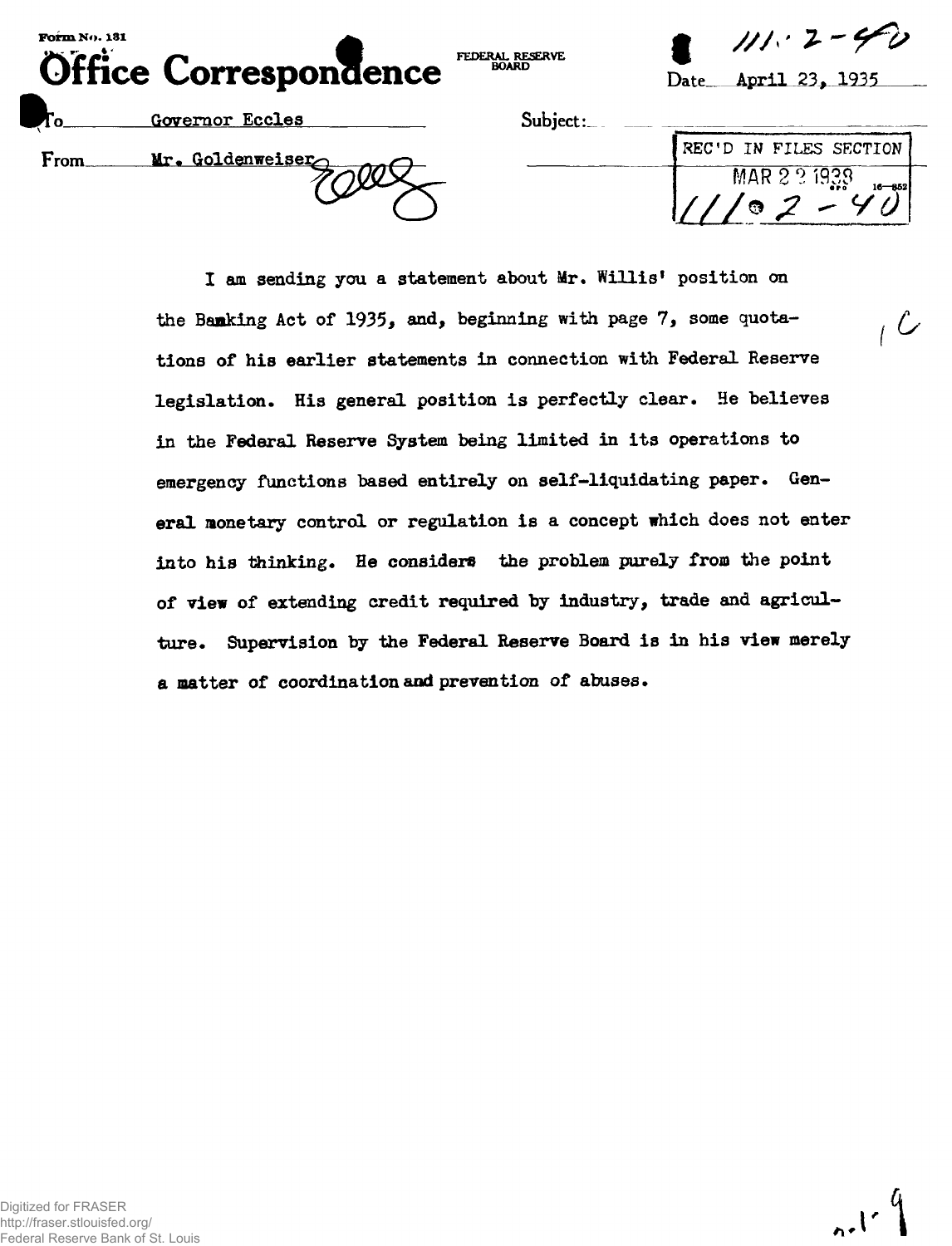## COMMENTS OF H. PARKER WILLIS ON THE BANKING BILL

It is important in understanding Mr. Willis' views on the banking  $\int \mathcal{L}$ legislation to note that he is against any banking legislation at the present time and furthermore, that it is his belief that all banking "radical legislation under the present Administration has been/ and incompetent."

His criticism of Title II of **the** banking bill of 1935 is consistently adverse. To him **the** bill is a deliberate plot of the Administration to bring the Federal Reserve System under complete political control, through the changes proposed in the Federal Reserve Board and in the boards of directors of the Federal Reserve banks. The proposed changes in the functioning of the System, that is in eligibility requirements, openmarket operations, reserve requirements, and collateral for note issues, are all looked at in the same light. The Administration is merely providing the means for politicians to use the System for political purposes.

In view of the fact that Mr. Willis' criticisms of the bill hinge so completely on its presumed political effects, and he is using the term political in the most undesirable sense, the best way to comment on his criticism is to quote him.

Mr. Willis repeatedly and forcefully points out that the bill aims at complete political control of **the** System through the provisions relating **to the appointment** of **the Governor of the Federal** Reserve Board and to Board **approval of the governors of the** Federal Reserve banks.

$$
\sim 2 - 2
$$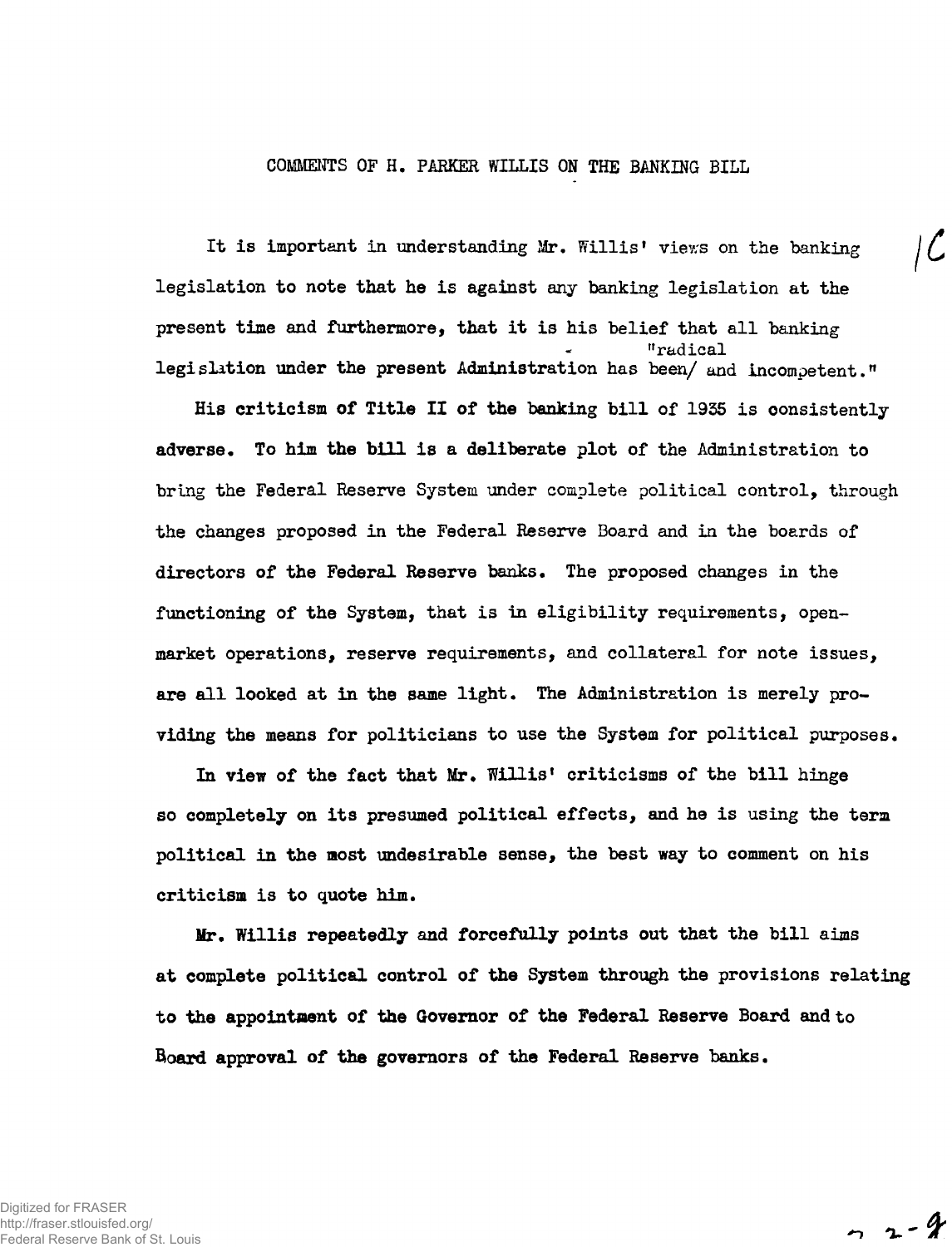**"However, it is not true that, even of recent years, our Reserve System has been run upon the low political level which is now proposed under the new legislation."**

> **Commercial and Financial Chronicle February 9, 1935**

**"We now have a measure which professes nothing of the** kind  $\frac{1}{1}$ t is a bare-faced usurpation of the control over the **entire banking assets of the nation. It provides for opening the door to political favoritism and control of the worst kind."**

> **New York Herald-Tribune February 10, 1955**

**I "The present proposal is the fusing of all central banking j powers in the hands of the Federal Reserve Board at Washington,** and of making the Board itself the direct executor of the will **I of the President of the United States."**

> **Commercial and Financial Chronicle February 9, 1935**

**; "As the President already has two political appointees on I the Board, he would thus be able at all times to make sure of a | third; and, as the history of the Board has shown, would invariably be able thus to carry any policy he might desire should the Board, as in rare cases it has been, be somewhat recalcitrant. So far as the Board is concerned, provision for early reorganizing it is made through a new policy, which permits present members to retire on full pay upon reaching the age of 70. As there are three Members who have reached or will shortly attain that age, it may be expected that within less than two years the complete reorganization of the Board will be effected."**

> **Commercial and Financial Chronicle February 9, 1935**

**"This measure would convert our Federal Reserve Board into a direct personal agency of the President. It would convert the boards of directors of our Federal Reserve banks into direct agencies of the Federal Reserve Board•"**

> **The American Banker March 19, 1935**

**1/ Refers to comment that earlier changes have been made under the guise of improving the System. See quotations on page 6.**

i

 $\epsilon$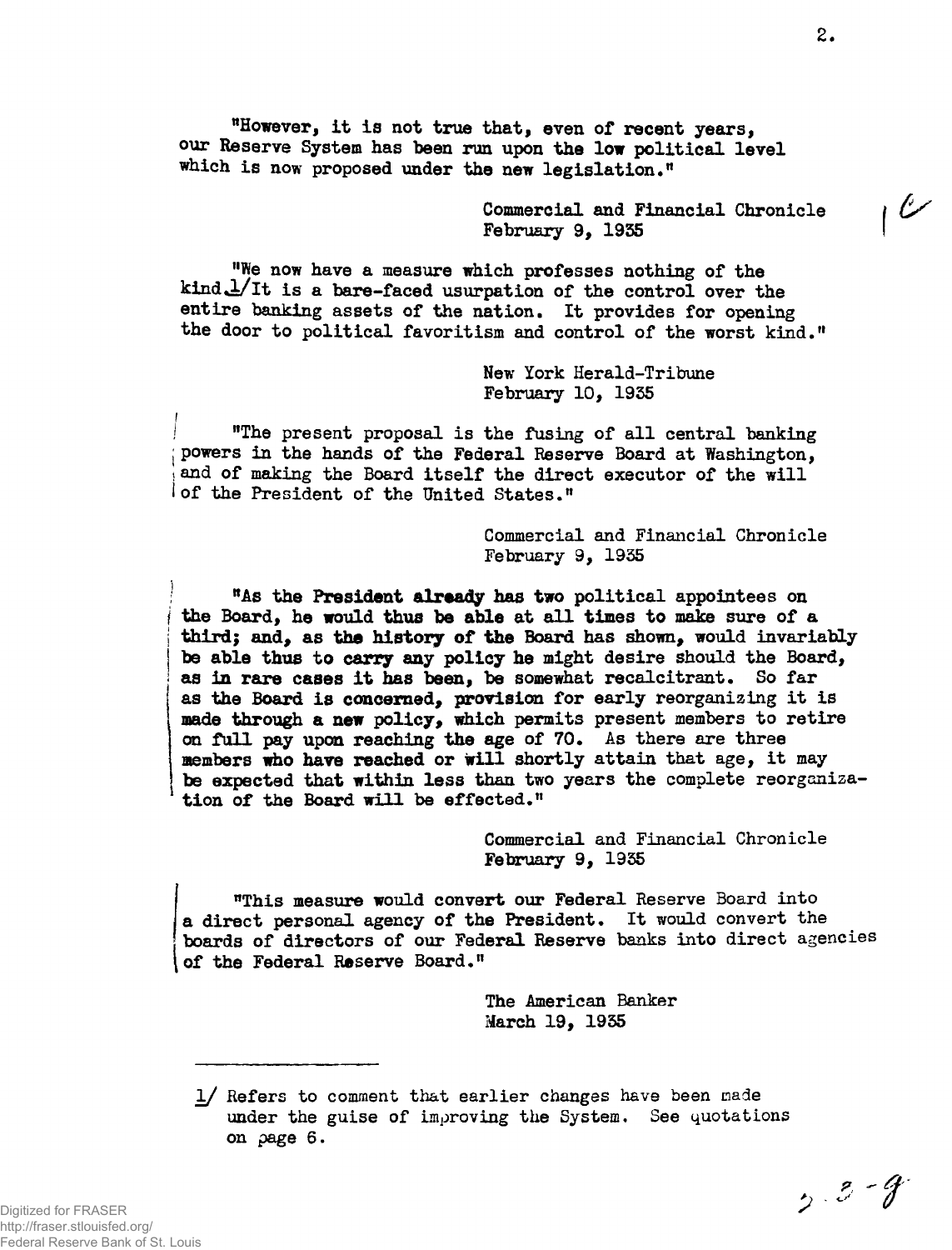**"Under the new act it is now intended to have the governors of Reserve banks replace the chairman — thus combining the making of policy with the actual execution of it and placing the operation of the banks under the immediate Influence of the Reserve Board at** Washington. . *T* **The proposed act, however, would have the Reserve Board practically originate the appointments of the governors, while the board itself is to be mare than ever under Executive control."**

> **New York Herald-Tribune February 10, 1935**

**"There is no concealment and no dount about what is being** sought. It is an effort to take over our banking system **although without paying for it, and to run it as an agency of the Government, primarily in behalf of its own financing and secondarily, in behalf of those industries upon which the** Government looks with favor."

> **The American Banker March 19, 1935**

**"It is a bare-faced act of usurpation — an act which could result in meetings at Tammany Hall to fix the future Federal** Reserve Bank discount rates.<sup>"</sup>

> **Baltimore Sun February 22, 1935**

**The power of the Board to approve the governors of the Federal** Reserve banks is seen by Mr. Willis as a means of depriving the Federal Reserve banks of their entire autonomy in local credit matters. In his **opinion, Government control of banking will be changed to Government operation of banking.**

"It is a government-operated central bank. Although **the measure does not call for the acquisition of the stock in Federal Reserve banks, it might quite as well do so; however, the present method is far cheaper than the plan originally con**templated would have been."

> **Commercial and Financial Chronicle February 9, 1935**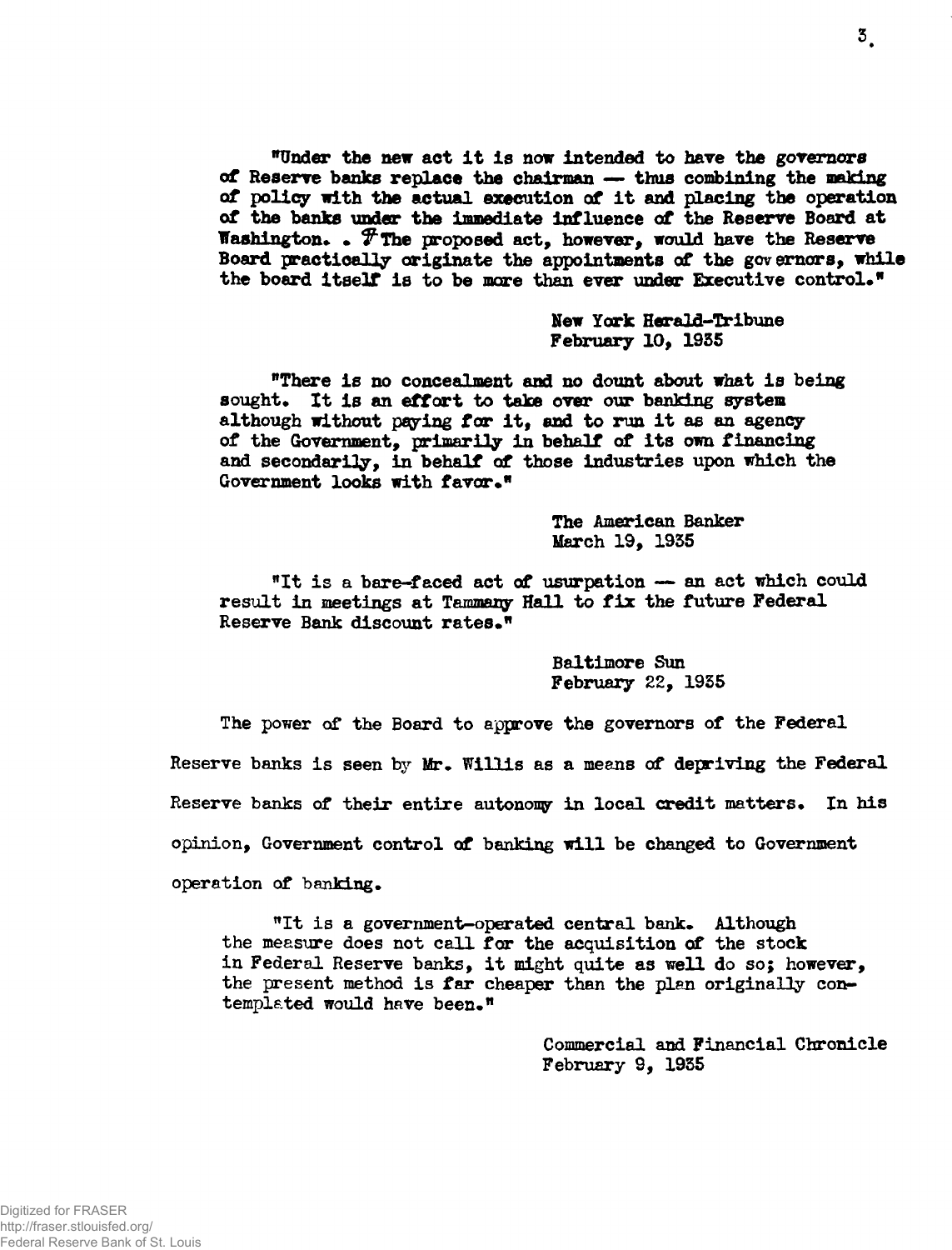**"The power, however, of banking direction and of the distribution of credit is located in the White House, by e system especially devised for that purpose. This brings out into the open the long-festering controversy between centralization and local self-government in finance."**

> **Commercial and Financial Chronicle February 9, 1955**

**<sup>n</sup>Put in a nutshell, this simply means that the idea of a local self-governing board is to be superseded by that of an advisory local board, operating the detailed administrative machinery of a bank which is actually controlled and directed by a person appointed from Washington and removable on orders** from that place. The Reserve bank must and will, in such **circumstances, become wholly subservient to the wishes of those who name its Governor\* It ^.11 be a local financial despotism, since the Governor will in no wise be responsible for his appointment, duties, powers, or ^ake his reports to the bank itself."**

> **Commercial and Financial Chronicle February 9, 1955**

**<sup>n</sup>We now have definitely before the country the question, whether one who happens to be President of the United States shall at any given time be able to change, direct, supervise, and control, the volume and character of the credit of the country, the rates of interest that are charged by financial institutions and, above all else, the degree of safety which may be allowed to the savings and the property of the people•"**

> **Commercial and Financial Chronicle February 9, 1955**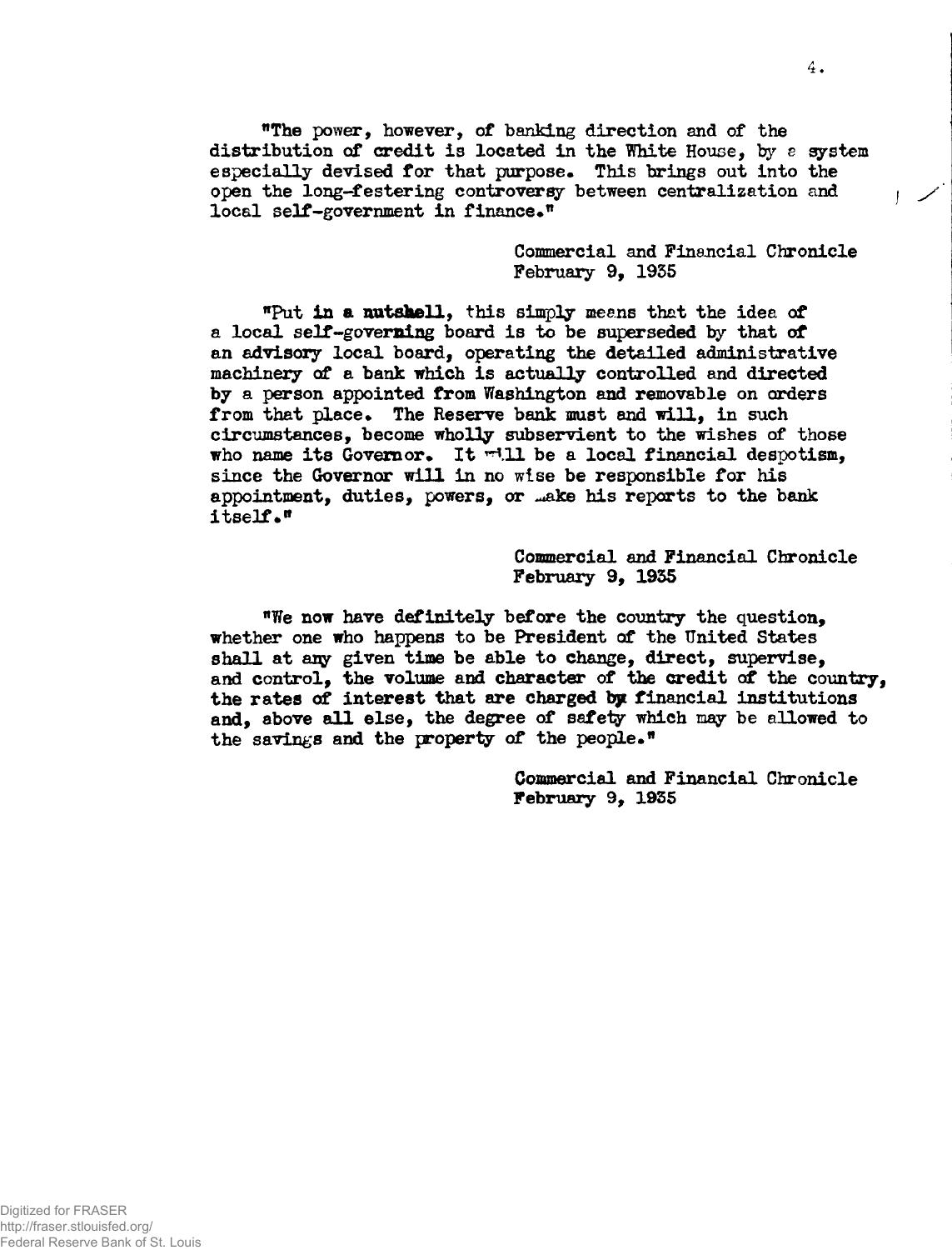(The proposal is  $for$ )

"/a reserve banking mechanism which is fully authorized jto appoint clerks, pay rent, buy stationery, etc., but which in . iall other activities shall be controlled by the political | (authorities at Washington."

> New York Herald-Tribune February 10, 1935

In view of the part which Mr. Willis played in the preparation of the original Federal Reserve banking act, it is important that he interprets this legislation merely as one more of a number of steps that have been taken since 1915 to bring the System under political control.

"...in the original draft of the Federal Reserve bill it was proposed to give the Reserve banks themselves a controlling place on the Federal Reserve Board, so that the whole system would have been a self-governing banking agency."

> Commercial and Financial Chronicle February 9, 1955

"Political considerations led President Woodrow Wilson to change this composition of **the** Board, making it an all-government group of politicians•"

"Under this fundamental error there has grown up from time to time, and of late years more or less continuously, a political menace to the safety of our deposits and to the structure of our credit...

"There was a change after the war but it did not last long, and the practice of directing **and** controlling the discount rate and the general policies of **the System** as the sale of Treasury notes required became settled."

> Commercial and Financial Chronicle **February 9, 1955**

**"With the Federal Reserve** Board **constantly** subordinated to **the** Treasury **Department, and with its membership steadily chosen for political reasons, it has never been able fully to carry out the purposes of the Federal Reserve Act itself."**

> **Commercial and Financial Chronicle February 9, 1935**

 $1 - 6 - 9$ 

سرا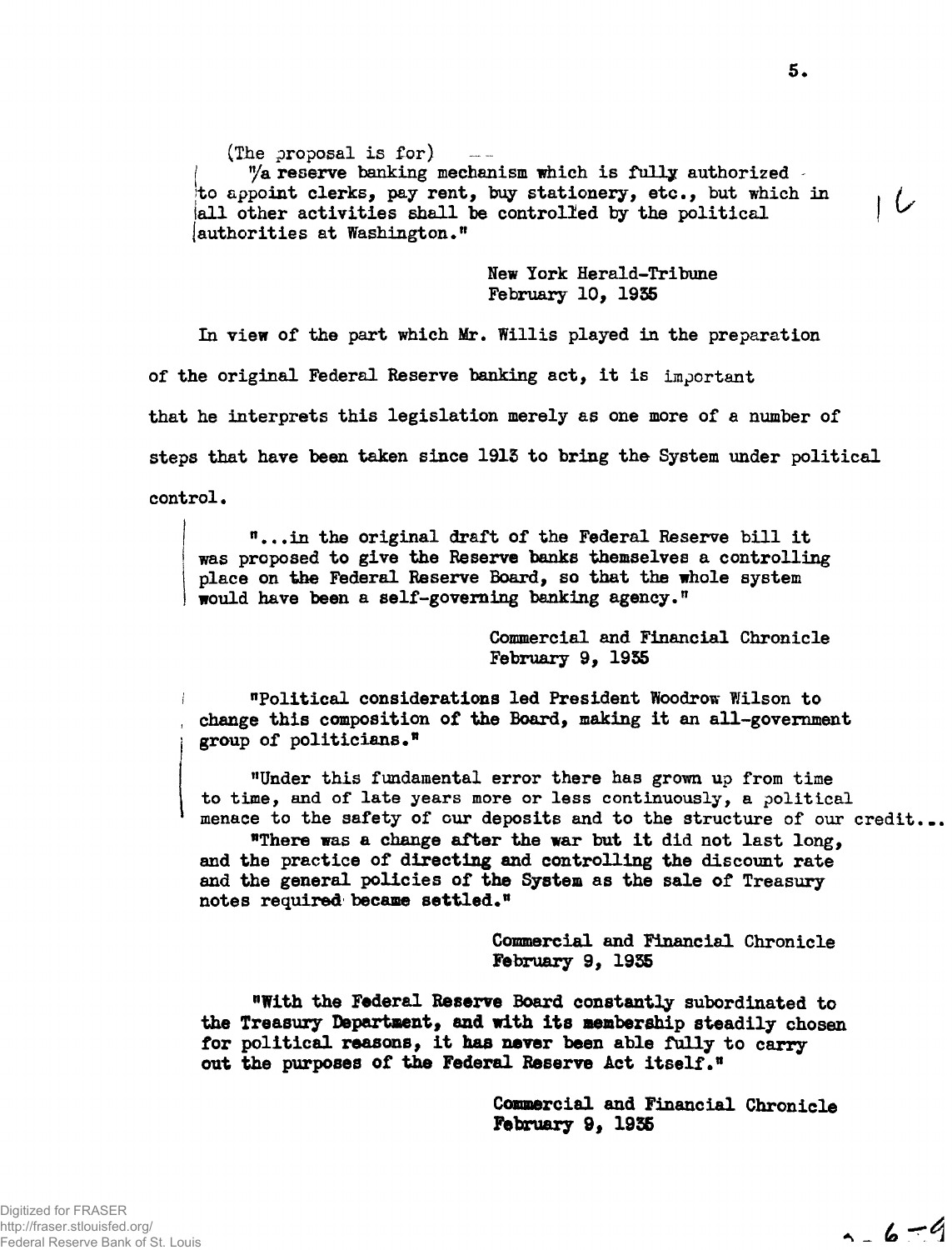**"The tcne of the proposal and its interpretation in the light of actual experience is far more important than its actual provisions\* It is an old saying that, even the worst of laws, through good administration, can be made tolerable and workable\* i -**

**"The Federal Reserve act as originally drafted had many flaws\* Some of them were due to inexperience in central banking? others to political compromises which were made necessary in order to secure the adoption of the measure at all\* The passage of time has resulted** in aggravating these errors, and the multitudinous amendments that have been made to the Federal Reserve act, in the score and a half of modifying laws that have been passed by Congress, has defaced the original measure in essential particulars, and has **greatly lessened the safeguards against maladministration which were originally set up.** 

"It is fair, however, to add that the twenty years which have **passed since the adoption of the Federal Reserve act have not resulted in a material change in the admitted purport and underlying thought of the legislation\* Even those who have found its restrictions irksome and likely to prevent the attainment of their desires, and even the ignorant and ill-advised administrators whose lack of knowledge of central banking has made them restive under the restraints, which in other countries would have gone as a matter of course as a result of long-established custom', have always^made their onslaughts upon the system under the guise of an effort to improve it and to make its provisions more adaptable to the actual needs of the community.**

**"We now have a measure which professes nothing of the kind. It is a bare-faced usurpation of the control over the entire banking** assets of the nation. It provides for opening the door to political **favoritism and control of the worst kind. • \***

**"The theory of the act had continued unchanged up to the act of January 50, 1934, when the Secretary of the Treasury was vested with the power to use a stabilization fund of \$2,000,000,000 in buying and selling government bonds, foreign exchanges, and practically any kind of marketable paper that he saw fit. . •**

**"The new bill, taken in conjunction with the act of January 50, 1954, must thus be regarded as a complete repudiation of the entire conception not only of the Federal Reserve act but of central banking as it is practiced today in central banking countries. It substitutes politics for knowledge, government guaranties for salability of assets and irredeemable gold certificates for coin."**

> **New York Herald Tribune February 10, 1935**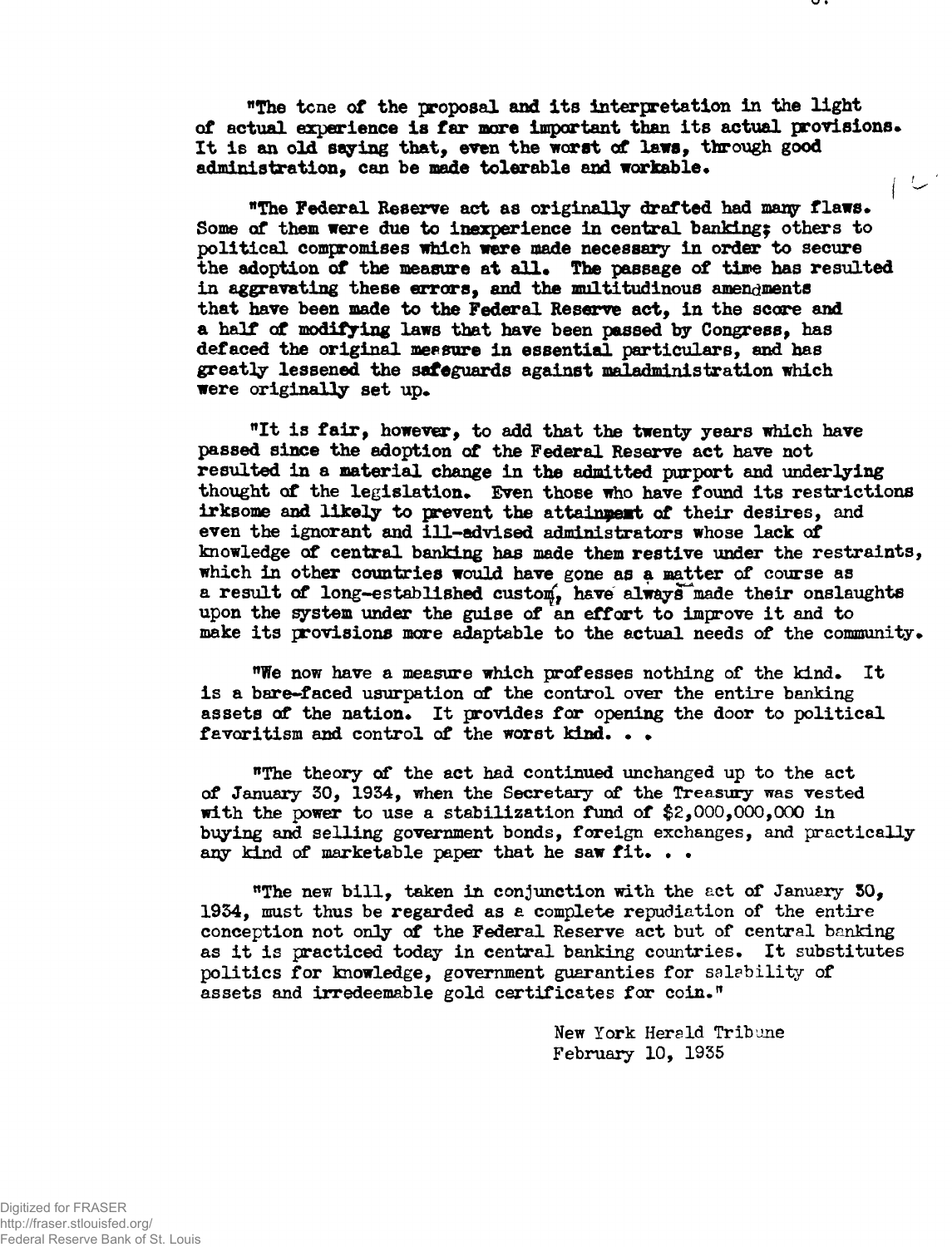In analyzing the provisions of the bill other than those affect-  $/$ **ing organization of the System, Mr. Willis is primarily concerned in pointing out the usefulness of the changes for** political purposes. The quotations **below are selected to show** his emphasis on the adverse political features of the provisions. The comments which are descriptive of the nature of the provisions **are not** included.

<sup>n</sup>...we now propose to substitute **a** politically controlled, 'frozen' and inflationary banking machine for the Federal Reserve system as **we** have known it in the past."

> New York Herald-Tribune February 10, 1955

"In short, therefore, the nev; bill is essentially a measure for freezing the assets of member banks, admitting them freely to discount at Reserve banks, and shifting reserve requirements to meet the resulting situation—whatever it may be."

> Commercial and Financial Chronicle February 9, 1955

"There is thus no reason why we should not have an issue of reserve notes limited only by the volume of assets owned by the banks and safeguarded by a reserve which may be lowered or raised i in amount at the will of the President and his financial vassals on the Federal Reserve Board; and which, in any case, has behind it only irredeemable gold certificates representing gold stored 1 in the Treasury and paid for at any price the Secretary of the Treasury may from time to time choose to name."

> New York Herald-Tribune February 10, 1955

"Member banks are enabled to go broadly and with little restraint into two businesses, namely, operating and speculating in government securities and real estate finance."

> Nev; York Herald-Tribune February 25, 1955

"Governor Eccles of the Reserve Board has himself given the reason for these proposed changes. He says that they are intended

 $2 - 2 - 3$  $\mathbf{z}$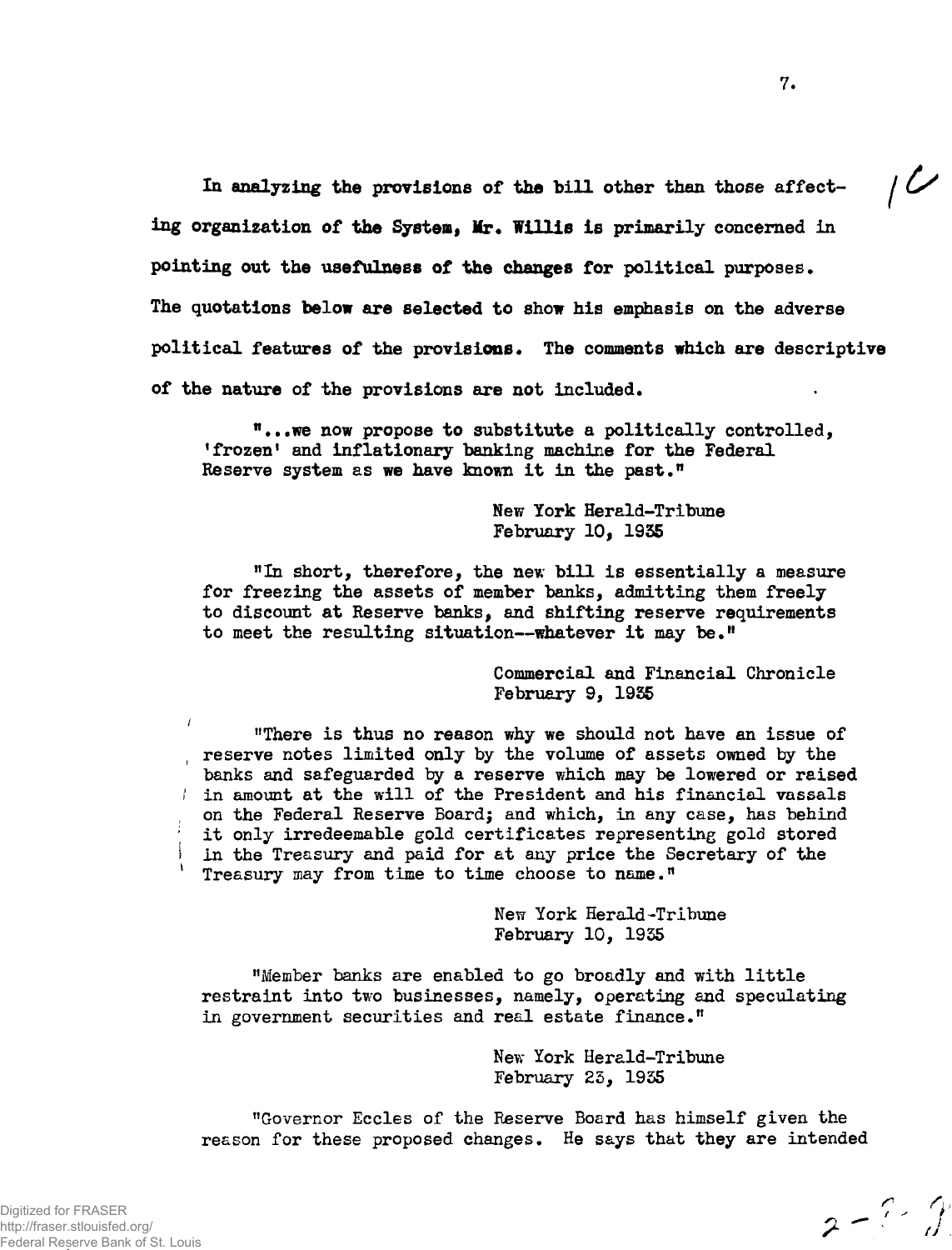**to permit the more comfortable financing of the Government by placing the bonds of the Treasury in the banks when and as desired and that they are also intended to permit the existence of a planned money and banking control designed to stabilize the price level and to bring about thereby a better distribution of credit."**

> **The American Banker March 19, 1935**

**"Put in plain language, this (proposed open-market committee) means that an appointee of the President of the United States, selected as he may see fit, and supported by two satellites, is to have control of the open market operations of the system and to prescribe such operations as he may choose on the part of every one of the Reserve banks.**

**"...The meaning of this provision (eligibility requirements) evidently is that the governor of the Reserve Board (appointed and removed at the pleasure of the President of the United States), shall have power to operate Reserve banks on a rediscount plan which shall admit any assets, bonds, stocks, commercial paper, mortgages on real estate, that may be owned by a member bank, provided that the 'board,' constituted as heretofore indicated, has designated them as 'sound.'**

**"...The language of this provision (reserve requirements) is obscure, but apparently would imply that it may release member banks in a favored Federal Reserve district from all or any part of existing reserve requirements, at the same time that it maintained and increased them in others, perhaps that any individual bank may be most favored."**

> **New York Heral i-Tribune February 10, 1935**

**The proposed elimination of collateral requirements comes in for special criticism. His final pronouncement on the subject is that under the bill, "we shall have neither a sound and elastic, nor redeemable, currency."**

**"Then, (in 1913) as a matter of expediency, democratic politicians were permitted to make the notes a liability of the Treasury Department which guaranteed them, and in order to protect the government against this guarantee it was agreed to place assets in trust behind the notes. Such assets were made**

 $2 - 9 - 8$ 

 $|Lr|$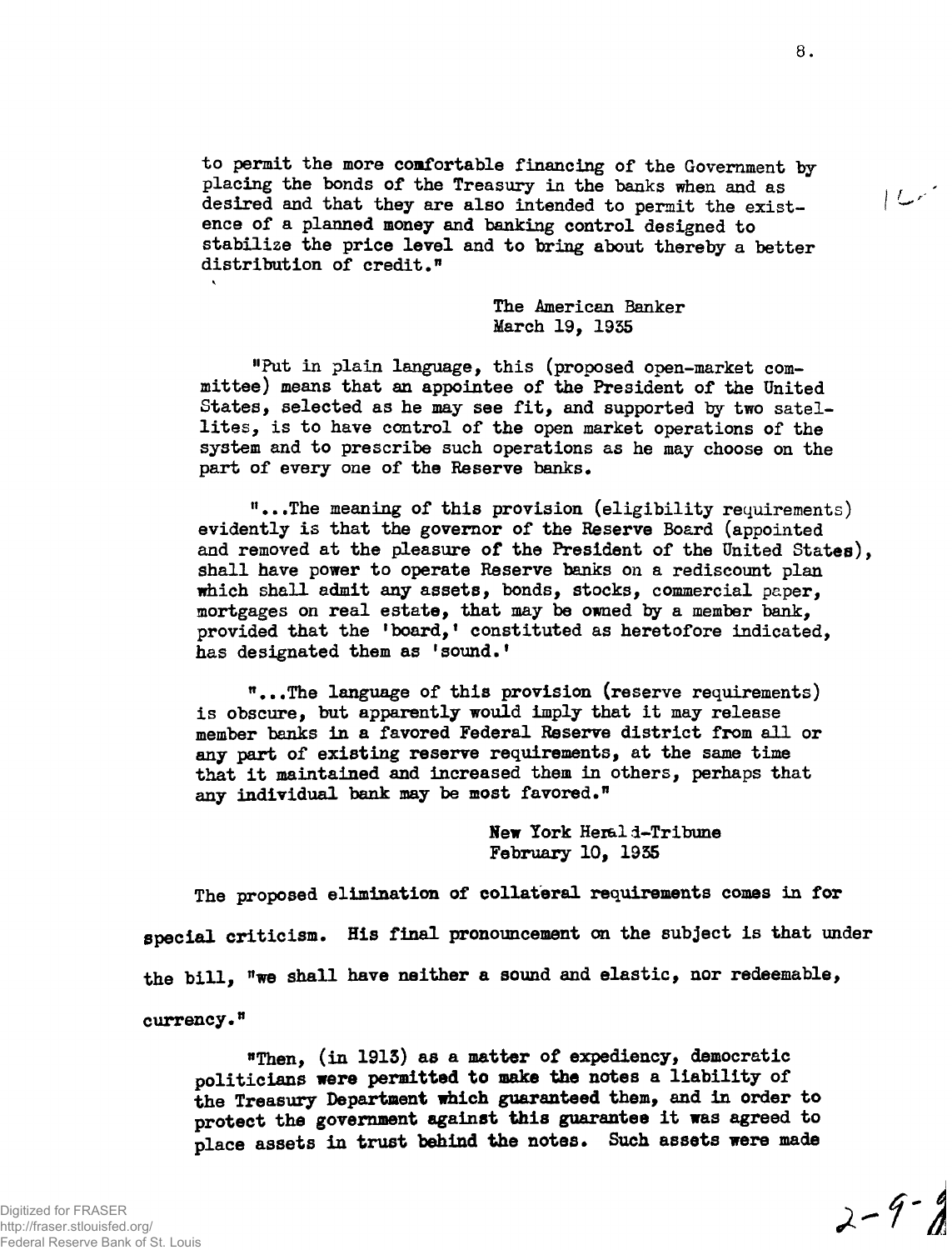to consist of short-term commercial paper, it being the belief of the originators of the Act that bank currency should expand and contract according as business expanded and contracted. This phase of the Federal Reserve Act was never given a trial, for almost immediately the outbreak of the World War led to modifications which permitted the placing of bond-secured paper and, eventually, government bonds behind the notes, so that in effect they have been almost as truly bond-secured notes as were the national bank notes themselves....

 $2 - 10 - 4$ 

 $1$